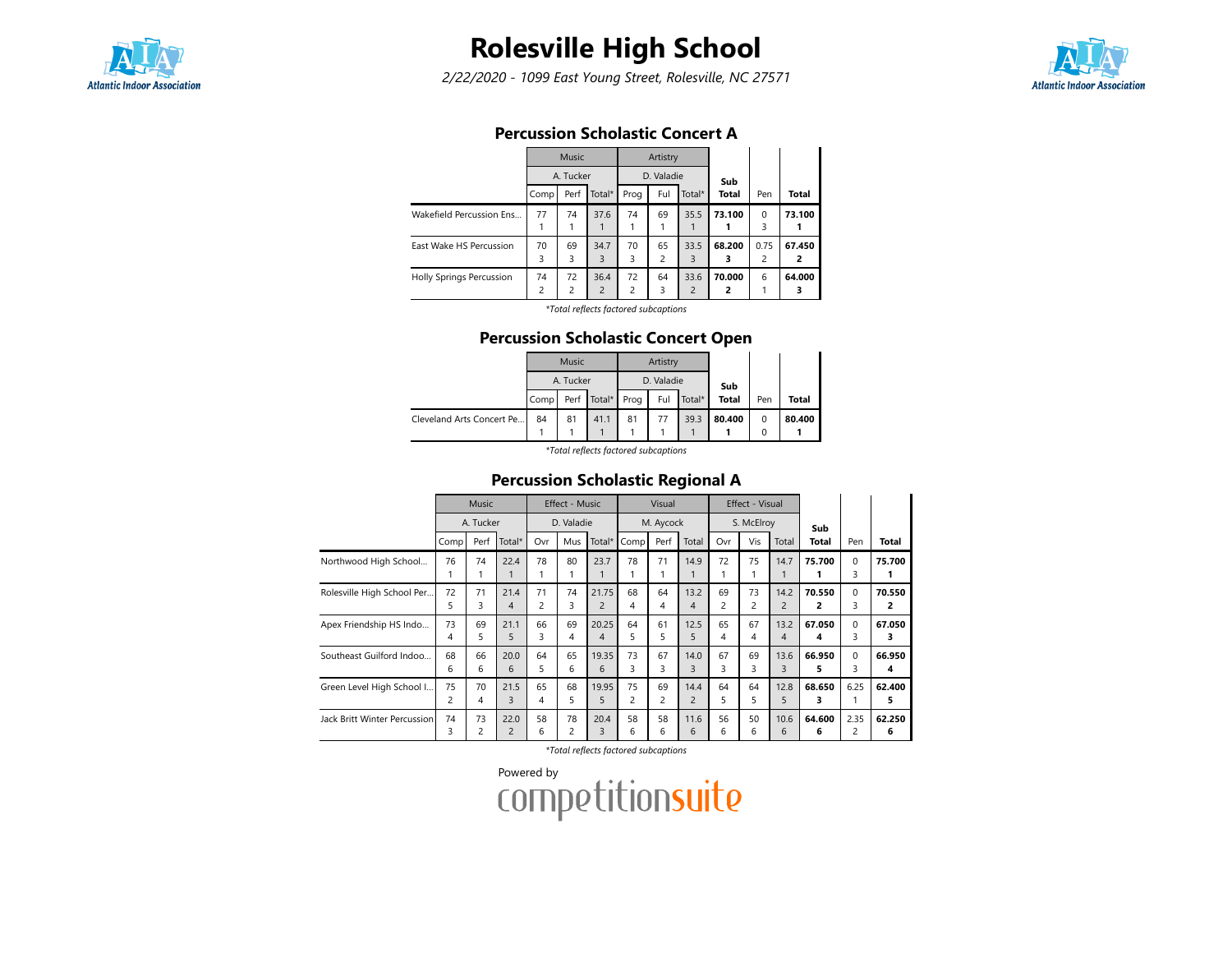

# Rolesville High School

2/22/2020 - 1099 East Young Street, Rolesville, NC 27571



### Percussion Scholastic A

|                          | Music<br>A. Tucker |         |                        |                      | Effect - Music |                        |             | Visual               |                        |                      | Effect - Visual      |                        |              |                               |              |
|--------------------------|--------------------|---------|------------------------|----------------------|----------------|------------------------|-------------|----------------------|------------------------|----------------------|----------------------|------------------------|--------------|-------------------------------|--------------|
|                          |                    |         |                        | D. Valadie           |                |                        | M. Aycock   |                      |                        |                      | S. McElroy           |                        | Sub          |                               |              |
|                          | Comp               | Perf    | Total*                 | Ovr                  | Mus            |                        | Total* Comp | Perf                 | Total                  | Ovr                  | Vis                  | Total                  | <b>Total</b> | Pen                           | <b>Total</b> |
| Green Hope High School   | 82                 | 78      | 23.8                   | 71<br>$\overline{2}$ | 74             | 21.75                  | 79          | 78                   | 15.7                   | 77                   | 70<br>3              | 14.7<br>$\overline{2}$ | 75.950       | $\Omega$<br>2                 | 75.950       |
| Granville County Combin  | 80<br>∍            | 75<br>3 | 23.0<br>$\overline{2}$ | 69<br>3              | 66<br>4        | 20.25<br>3             | 77          | 74<br>$\overline{c}$ | 15.1<br>$\overline{2}$ | 76<br>$\overline{c}$ | 72<br>$\overline{c}$ | 14.8                   | 73.150<br>2  | $\Omega$<br>2                 | 73.150<br>2  |
| Athens Drive H.S. Winter | 77<br>3            | 73<br>4 | 22.3<br>$\overline{4}$ | 72                   | 70<br>2        | 21.3<br>$\overline{c}$ | 74<br>3     | 72<br>3              | 14.6<br>3              | 67<br>4              | 69<br>4              | 13.6<br>4              | 71.800<br>3  | 0.8                           | 71.000<br>з  |
| HIPE Heritage Indoor Per | 76<br>4            | 76      | 22.8<br>3              | 65<br>$\overline{4}$ | 67<br>3        | 19.8<br>4              | 70<br>4     | 69<br>4              | 13.9<br>4              | 70<br>3              | 74                   | 14.4<br>ζ              | 70.900<br>4  | $\mathbf 0$<br>$\overline{c}$ | 70.900<br>4  |

\*Total reflects factored subcaptions

### Percussion Scholastic Open

|                          | <b>Music</b><br>A. Tucker |      |           |            | Effect - Music |      |                      | Visual |       |     | Effect - Visual |       |              |     |              |
|--------------------------|---------------------------|------|-----------|------------|----------------|------|----------------------|--------|-------|-----|-----------------|-------|--------------|-----|--------------|
|                          |                           |      |           | D. Valadie |                |      | M. Aycock            |        |       |     | S. McElroy      |       | Sub          |     |              |
|                          | Comp <sup>1</sup>         | Perf | Total $*$ | Ovr        |                |      | Mus Total* Comp Perf |        | Total | Ovr | Vis             | Total | <b>Total</b> | Pen | <b>Total</b> |
| Panther Creek Indoor Per | 83                        | 81   | 24.5      | 74         | 76             | 22.5 | 81                   | 80     | 16.1  | 73  | 73              | 14.6  | 77.700       |     | 77.700       |

\*Total reflects factored subcaptions

#### Winds Scholastic World

|                          |           | <b>Music Analysis</b> |      |             | <b>Visual Analysis</b> |        |     | Overall Effect |      |              |          |        |
|--------------------------|-----------|-----------------------|------|-------------|------------------------|--------|-----|----------------|------|--------------|----------|--------|
|                          | J. Brooks |                       |      |             | J. Pursifull           |        |     | D. Casteen     |      | Sub          |          |        |
|                          | Comp      | Ach                   |      | Total* Comp | Ach                    | Total* | Rep | Comm Total*    |      | <b>Total</b> | Pen      | Total  |
| Cleveland Arts World Win | 83        | 83                    | 24.9 | 85          | 82                     | 25.05  | 85  | 81             | 33.2 | 83.150       | $\Omega$ | 83.150 |
|                          |           |                       |      |             |                        |        |     |                |      |              | 0        |        |

\*Total reflects factored subcaptions

Powered by<br>COMPetitionsuite